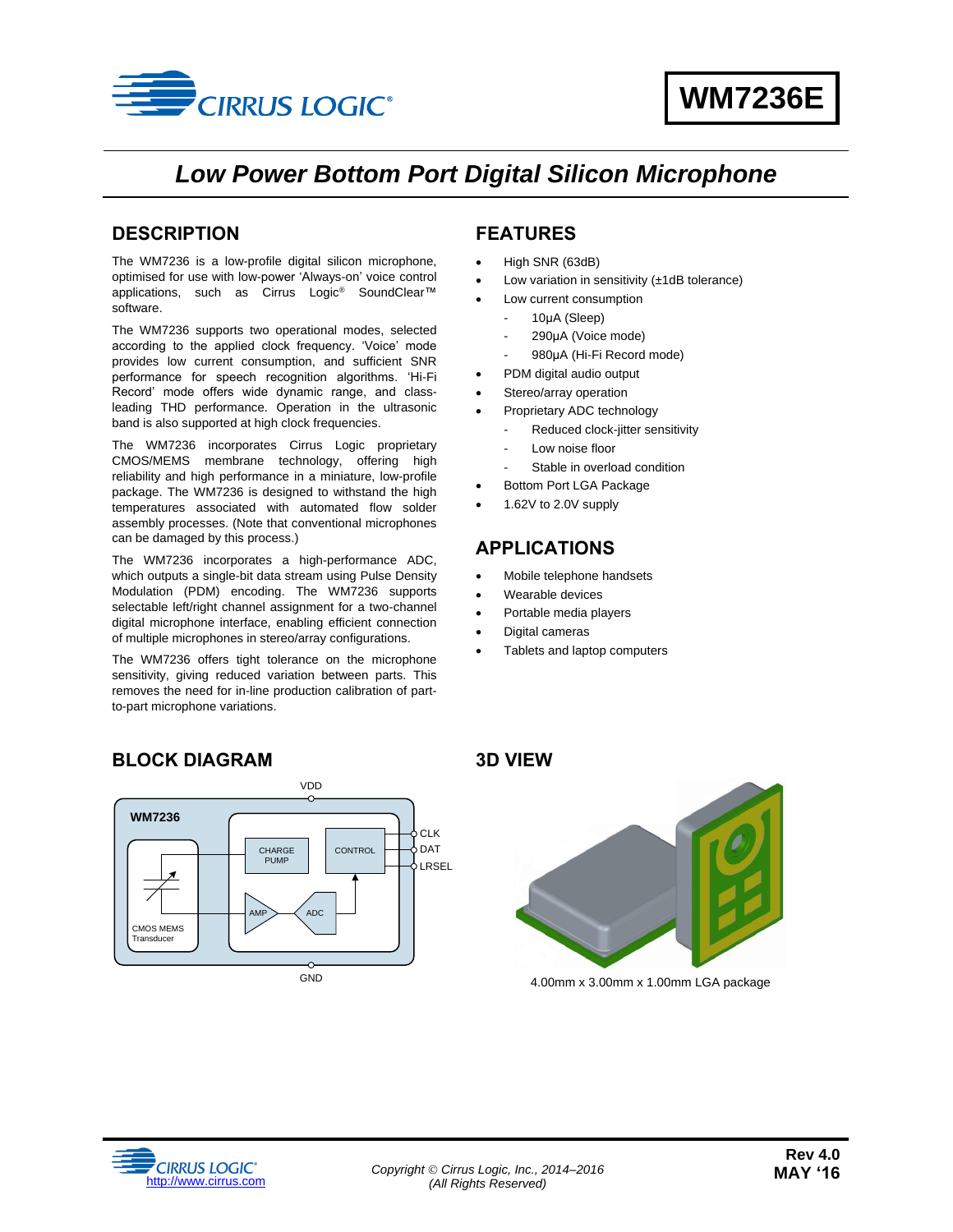

## **TABLE OF CONTENTS**

<span id="page-1-0"></span>

| <b>DESCRIPTION</b>      |    |
|-------------------------|----|
| <b>FEATURES</b>         |    |
|                         |    |
|                         |    |
|                         |    |
|                         |    |
|                         |    |
|                         |    |
|                         |    |
|                         |    |
|                         |    |
|                         |    |
|                         |    |
|                         |    |
|                         |    |
|                         |    |
|                         |    |
|                         |    |
|                         |    |
|                         |    |
|                         |    |
|                         |    |
| <b>IMPORTANT NOTICE</b> | 13 |
|                         | 14 |
|                         |    |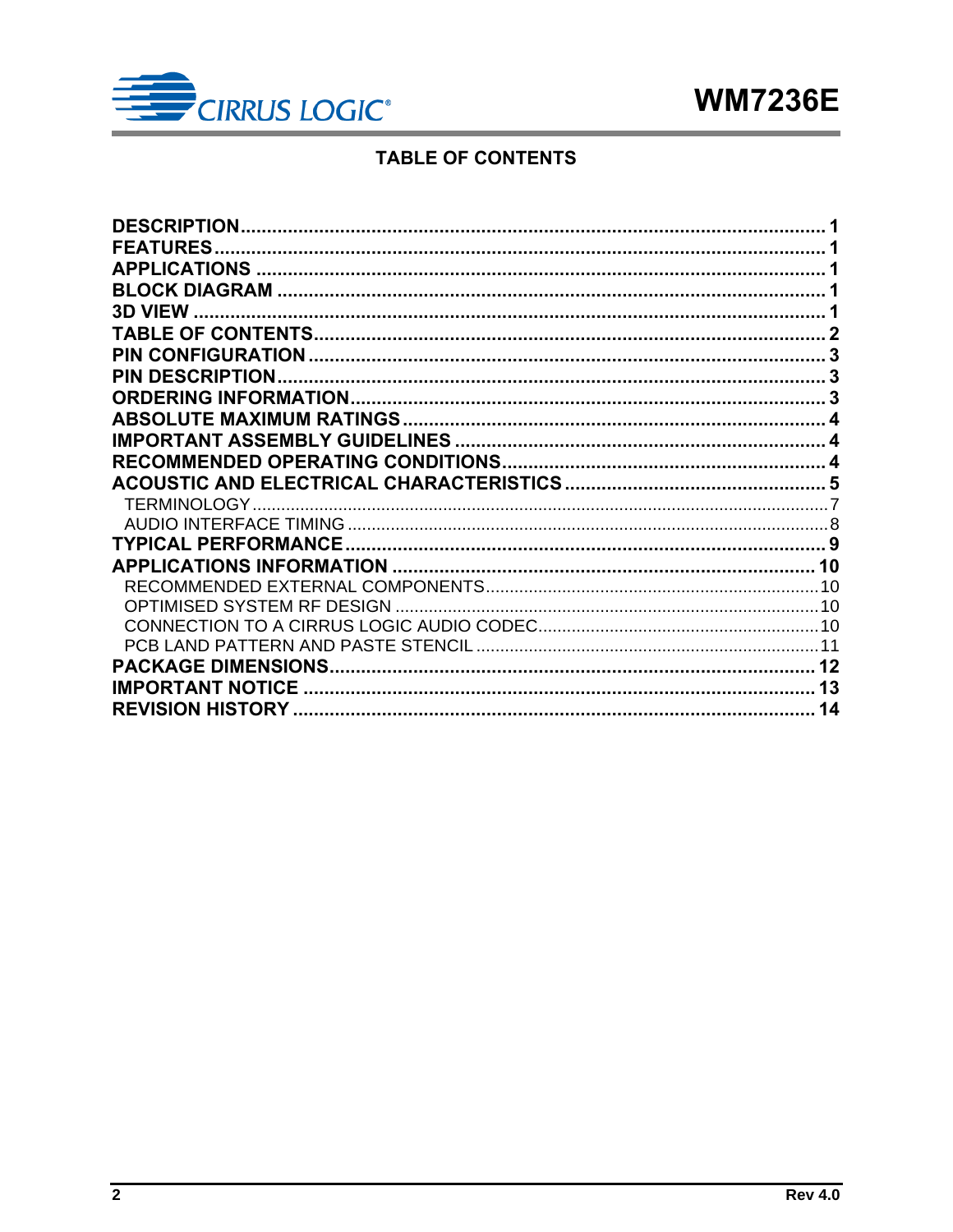

### <span id="page-2-0"></span>**PIN CONFIGURATION**



TOP VIEW

## <span id="page-2-1"></span>**PIN DESCRIPTION**

| <b>PIN</b> | <b>NAME</b> | <b>TYPE</b>    | <b>DESCRIPTION</b>                                                                                                                                                             |
|------------|-------------|----------------|--------------------------------------------------------------------------------------------------------------------------------------------------------------------------------|
|            | <b>CLK</b>  | Digital Input  | Clock input                                                                                                                                                                    |
| ◠          | LRSEL       | Digital Input  | Channel select<br>$0 = Data$ output following falling CLK edge<br>1 = Data output following rising CLK edge<br>Internal pull-down holds this pin at logic 0 when not connected |
| 3          | <b>GND</b>  | Supply         | Ground                                                                                                                                                                         |
|            | <b>VDD</b>  | Supply         | Power supply                                                                                                                                                                   |
| 5          | <b>DAT</b>  | Digital Output | PDM data output                                                                                                                                                                |

## <span id="page-2-2"></span>**ORDERING INFORMATION**

| <b>ORDER CODE</b> | <b>TEMPERATURE</b><br><b>RANGE</b> | <b>PACKAGE</b>         | <b>MOISTURE</b><br><b>SENSITIVITY LEVEL</b> | <b>PEAK SOLDERING</b><br><b>TEMPERATURE</b> |
|-------------------|------------------------------------|------------------------|---------------------------------------------|---------------------------------------------|
| WM7236IMSE/RV     | $-40$ to $+100^{\circ}$ C          | LGA<br>(tape and reel) | MSL2A                                       | $+260^{\circ}$ C                            |

**Note:**

Reel quantity = 4800 All devices are Pb-free and Halogen free.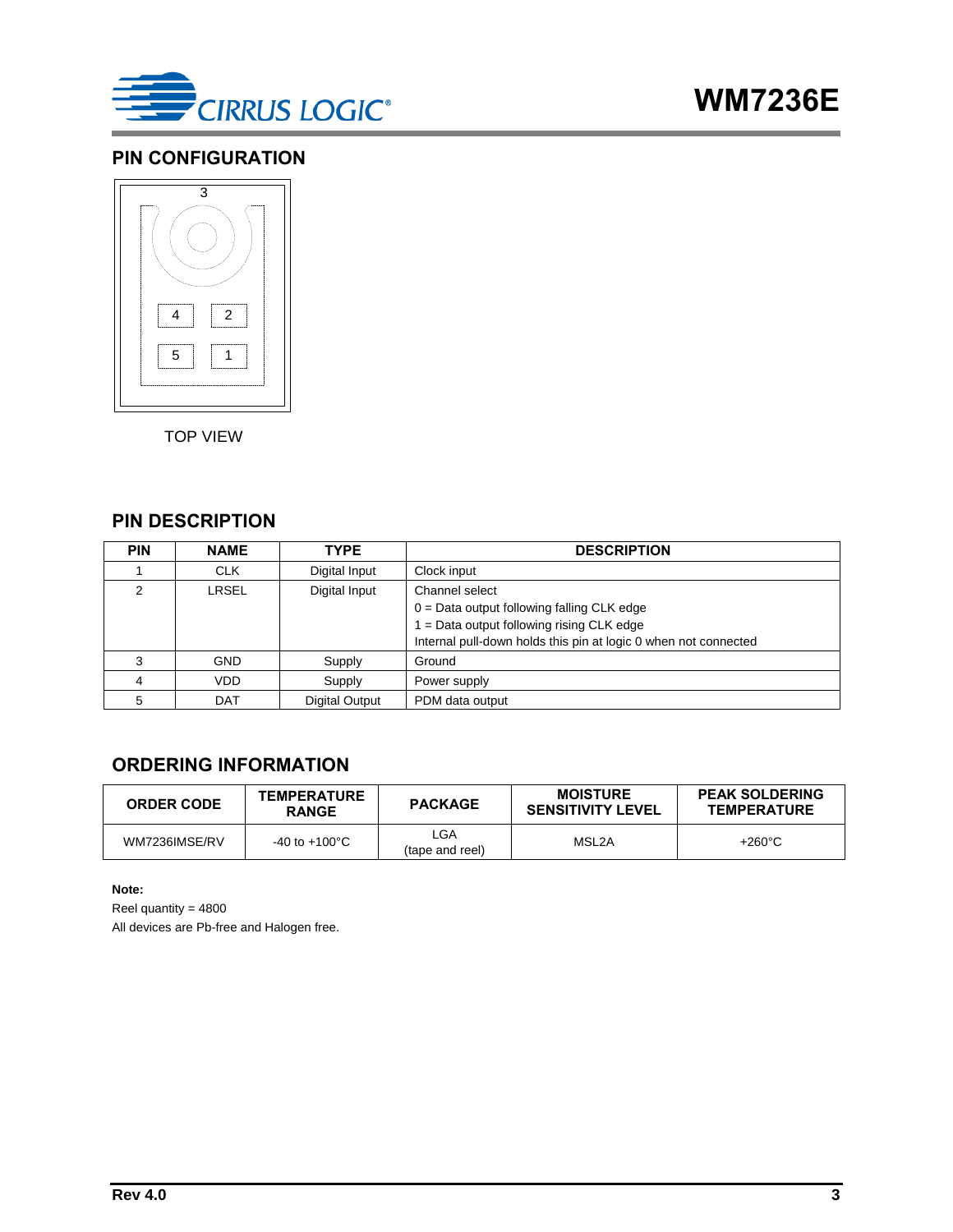

#### <span id="page-3-0"></span>**ABSOLUTE MAXIMUM RATINGS**

Absolute Maximum Ratings are stress ratings only. Permanent damage to the device may be caused by continuously operating at or beyond these limits. Device functional operating limits and guaranteed performance specifications are given under Electrical Characteristics at the test conditions specified.



ESD Sensitive Device. This device is manufactured on a CMOS process. It is therefore generically susceptible to damage from excessive static voltages. Proper ESD precautions must be taken during handling and storage of this device.

Cirrus Logic tests its package types according to IPC/JEDEC J-STD-020 for Moisture Sensitivity to determine acceptable storage conditions prior to surface mount assembly. These levels are:

MSL1 = unlimited floor life at <30°C / 85% Relative Humidity. Not normally stored in moisture barrier bag. MSL2 = out of bag storage for 1 year at <30°C / 60% Relative Humidity. Supplied in moisture barrier bag. MSL2A = out of bag storage for 4 weeks at <30°C / 60% Relative Humidity. Supplied in moisture barrier bag. MSL3 = out of bag storage for 168 hours at <30°C / 60% Relative Humidity. Supplied in moisture barrier bag.

The Moisture Sensitivity Level for each package type is specified in Ordering Information.

| <b>CONDITION</b>                          | MIN                   | <b>MAX</b>       |  |
|-------------------------------------------|-----------------------|------------------|--|
| Supply Voltage (VDD)                      | $-0.3V$               | $+4.2V$          |  |
| Voltage range digital inputs (LRSEL, CLK) | $-0.3V$               | 2.3V (see note)  |  |
| Operating temperature range, $T_A$        | $-40^{\circ}$ C       | $+100^{\circ}$ C |  |
| Storage temperature prior to soldering    | 30°C max / 60% RH max |                  |  |
| Storage temperature after soldering       | $-40^{\circ}$ C       | $+100^{\circ}$ C |  |

#### **Note:**

If VDD is above the minimum recommended operating level, the maximum input voltage is VDD + 0.3V.

## <span id="page-3-1"></span>**IMPORTANT ASSEMBLY GUIDELINES**

Do not put a vacuum over the port hole of the microphone. Placing a vacuum over the port hole can damage the device.

Do not board wash the microphone after a re-flow process. Board washing and the associated cleaning agents can damage the device. Do not expose to ultrasonic cleaning methods.

Do not use vapour phase re-flow process. The vapour can damage the device.

Please refer to application note WAN0273 (MEMS MIC Assembly and Handling Guidelines) for further assembly and handling guidelines.

### <span id="page-3-2"></span>**RECOMMENDED OPERATING CONDITIONS**

| <b>PARAMETER</b>        | <b>SYMBOL</b> | <b>MIN</b> | <b>TYP</b> | <b>MAX</b> | <b>UNIT</b> |
|-------------------------|---------------|------------|------------|------------|-------------|
| <b>VDD Supply Range</b> | VDD           | .62        | 1.8        | 2.0        |             |
| Ground                  | <b>GND</b>    |            |            |            |             |
| Clock Frequency         | $F_{CLK}$     | 0.3        |            | 4.9        | MHz         |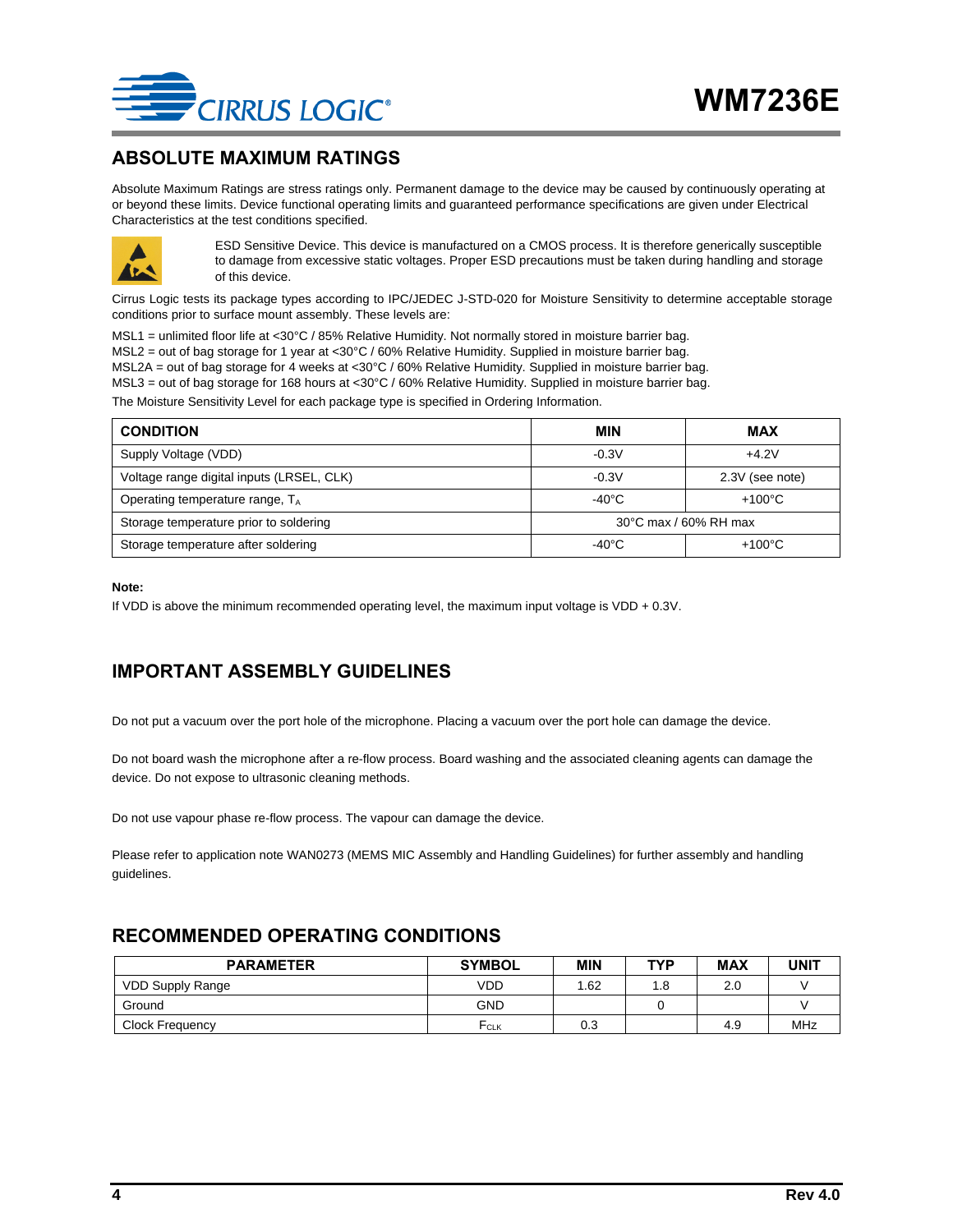

## <span id="page-4-0"></span>**ACOUSTIC AND ELECTRICAL CHARACTERISTICS**

Test Conditions: VDD=1.8V, 1kHz test signal, CLK=3.072MHz, C<sub>LOAD</sub> = 100pF, T<sub>A</sub> = 25°C, unless otherwise stated.

| <b>PARAMETER</b>                                      | <b>SYMBOL</b> | <b>TEST CONDITIONS</b>                  | <b>MIN</b>       | <b>TYP</b>               | <b>MAX</b> | <b>UNIT</b> |
|-------------------------------------------------------|---------------|-----------------------------------------|------------------|--------------------------|------------|-------------|
| Directivity                                           |               |                                         | Omni-directional |                          |            |             |
| Polarity                                              |               | Positive sound pressure                 |                  | Increasing density of 1s |            |             |
| Sensitivity                                           | S             | 94dB SPL                                | $-27$            | $-26$                    | $-25$      | <b>dBFS</b> |
| Voice Mode: CLK=768kHz                                |               |                                         |                  |                          |            |             |
| <b>Acoustic Overload</b>                              |               | THD < 10%                               |                  | 120                      |            | dB SPL      |
| <b>Total Harmonic Distortion</b>                      | <b>THD</b>    | 94dB SPL,<br>200Hz to 8kHz              |                  | 0.05                     |            | %           |
|                                                       |               | 118dB SPL,<br>200Hz to 8kHz             |                  | 1                        |            |             |
| Signal to Noise Ratio                                 | <b>SNR</b>    | A-weighted,<br>200Hz to 8kHz            |                  | 60                       |            | dB          |
| Dynamic Range                                         | DR.           | A-weighted,<br>200Hz to 8kHz            |                  | 84                       |            | dB          |
| <b>Acoustic Noise Floor</b>                           |               | A-weighted,<br>200Hz to 8kHz            |                  | 34                       |            | dB SPL      |
| <b>Electrical Noise Floor</b>                         |               | A-weighted,<br>200Hz to 8kHz            |                  | $-86$                    |            | <b>dBFS</b> |
| Power Supply Rejection                                | <b>PSR</b>    | 217Hz square wave,<br>100mV (peak-peak) |                  | $-70$                    |            | <b>dBFS</b> |
| Hi-Fi Record Mode: CLK=3.072MHz                       |               |                                         |                  |                          |            |             |
| <b>Acoustic Overload</b>                              |               | $THD < 10\%$                            |                  | 120                      |            | dB SPL      |
| <b>Total Harmonic Distortion</b>                      | <b>THD</b>    | 94dB SPL                                |                  | 0.05                     |            | %           |
|                                                       |               | 118dB SPL                               |                  | 1                        |            |             |
| Signal to Noise Ratio                                 | <b>SNR</b>    | A-weighted                              |                  | 63                       |            | dB          |
| Dynamic Range                                         | <b>DR</b>     | A-weighted                              |                  | 87                       |            | dB          |
| <b>Acoustic Noise Floor</b>                           |               | A-weighted                              |                  | 31                       |            | dB SPL      |
| <b>Electrical Noise Floor</b>                         |               | A-weighted                              |                  | -89                      |            | <b>dBFS</b> |
| Power Supply Rejection                                | <b>PSR</b>    | 217Hz square wave,<br>100mV (peak-peak) |                  | -65                      |            | <b>dBFS</b> |
| Hi-Fi Record Mode (Ultrasonic operation): CLK=3.84MHz |               |                                         |                  |                          |            |             |
| <b>Acoustic Overload</b>                              |               | $THD < 10\%$                            |                  | 120                      |            | dB SPL      |
| <b>Total Harmonic Distortion</b>                      | <b>THD</b>    | 94dB SPL                                |                  | 0.05                     |            | %           |
|                                                       |               | 118dB SPL                               |                  | 1                        |            |             |
| Signal to Noise Ratio                                 | <b>SNR</b>    | A-weighted                              |                  | 63                       |            | dB          |
| Dynamic Range                                         | <b>DR</b>     | A-weighted                              |                  | 87                       |            | dB          |
| <b>Acoustic Noise Floor</b>                           |               | A-weighted                              |                  | 31                       |            | dB SPL      |
| <b>Electrical Noise Floor</b>                         |               | A-weighted                              |                  | -89                      |            | dBFS        |
| Power Supply Rejection                                | <b>PSR</b>    | 217Hz square wave,<br>100mV (peak-peak) |                  | -65                      |            | dBFS        |
| <b>Frequency Response</b>                             |               |                                         |                  |                          |            |             |
| <b>Frequency Response</b>                             |               | -3dB low frequency                      | 55               | 70                       | 85         | Hz          |
| <b>Frequency Response Flatness</b>                    |               | +3dB high frequency<br>200Hz to 6kHz    | $-1$             | 12000                    | $+1$       | dB          |
|                                                       |               |                                         |                  |                          |            |             |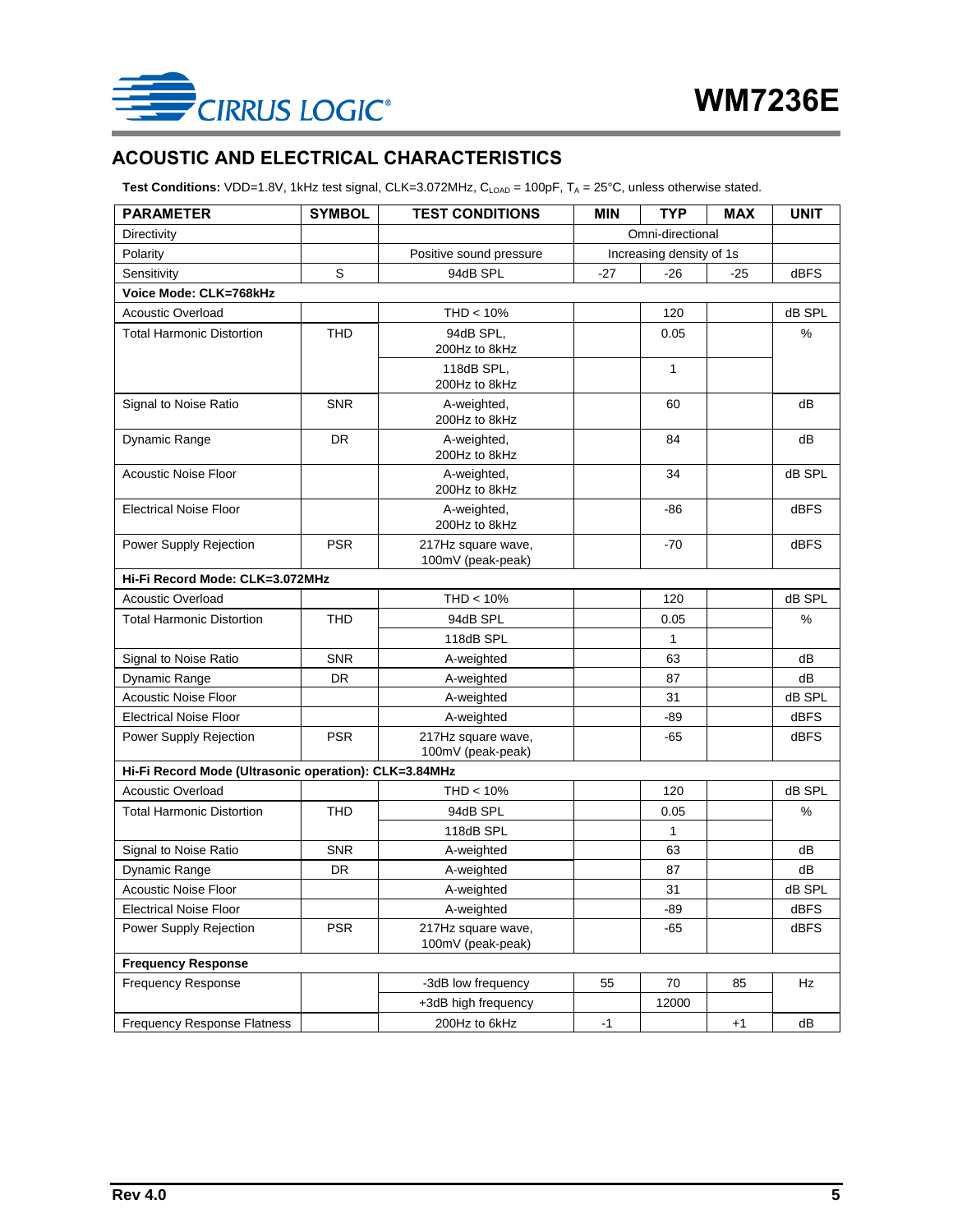

Test Conditions: VDD=1.8V, 1kHz test signal, CLK=3.072MHz, C<sub>LOAD</sub> = 100pF, T<sub>A</sub> = 25°C, unless otherwise stated.

| <b>PARAMETER</b>                                  | <b>SYMBOL</b>     | <b>TEST CONDITIONS</b>                                                              | <b>MIN</b>                  | <b>TYP</b>  | <b>MAX</b>                  | <b>UNIT</b>          |
|---------------------------------------------------|-------------------|-------------------------------------------------------------------------------------|-----------------------------|-------------|-----------------------------|----------------------|
| <b>Digital Input / Output</b>                     |                   |                                                                                     |                             |             |                             |                      |
| Input HIGH Level                                  | V <sub>IH</sub>   | $VDD = 1.8V \pm 10\%$                                                               | $0.65 \times$<br><b>VDD</b> |             |                             | $\vee$               |
| Input LOW Level                                   | $V_{\parallel}$   | $VDD = 1.8V \pm 10\%$                                                               |                             |             | $0.35 \times$<br><b>VDD</b> | $\vee$               |
| Output HIGH Level                                 | $V_{OH}$          | $I_{OH} = 1mA$                                                                      | $0.9 \times$<br><b>VDD</b>  |             |                             | $\vee$               |
| Output LOW Level                                  | $V_{OL}$          | $I_{OL} = -1mA$                                                                     |                             |             | $0.1 \times$<br><b>VDD</b>  | $\vee$               |
| Input capacitance (CLK)                           |                   |                                                                                     |                             | 3.5         |                             | pF                   |
| Input leakage                                     |                   |                                                                                     | $-1$                        |             | $\mathbf{1}$                | μA                   |
| Pull-down resistance (LRSEL)                      |                   |                                                                                     |                             | 2.5         |                             | $M\Omega$            |
| Maximum load capacitance<br>(DAT)                 | $C_{\text{LOAD}}$ |                                                                                     |                             |             | 150                         | pF                   |
| <b>Short Circuit Output Current</b>               |                   | DAT connected to GND                                                                |                             |             | 10 <sup>1</sup>             | mA                   |
| <b>Miscellaneous</b>                              |                   |                                                                                     |                             |             |                             |                      |
| <b>Current Consumption</b><br>(no load connected) | $I_{VDD}$         | Sleep Mode,<br>$CLK = 0Hz$                                                          |                             |             | 10                          | μA                   |
|                                                   |                   | Voice Mode,<br>$CLK = 768kHz$                                                       |                             | 290         | 400                         |                      |
|                                                   |                   | Hi-Fi Record Mode,<br>$CLK = 3.072MHz$                                              |                             | 980         | 1250                        |                      |
|                                                   |                   | Hi-Fi Record Mode.<br>$CLK = 3.84MHz$                                               |                             | 1010        | 1300                        |                      |
| Start-up time                                     |                   | from VDD applied to output<br>within specification                                  |                             | 10          | 50                          | ms                   |
|                                                   |                   | from CLK applied to output<br>within specification                                  |                             | 10          | 50                          |                      |
| Impulse recovery time                             |                   | from input sound pressure<br>below overload level to output<br>within specification |                             | 50          |                             | ms                   |
| <b>CLK</b> frequency                              |                   | Sleep Mode                                                                          |                             | $\mathbf 0$ |                             | Hz                   |
|                                                   |                   | Voice Mode                                                                          | 300                         |             | 800                         | <b>kHz</b>           |
|                                                   |                   | Hi-Fi Record Mode                                                                   | 2.2                         |             | 4.9                         | <b>MHz</b>           |
| Mode selection time                               |                   |                                                                                     |                             |             | 4                           | <b>CLK</b><br>cycles |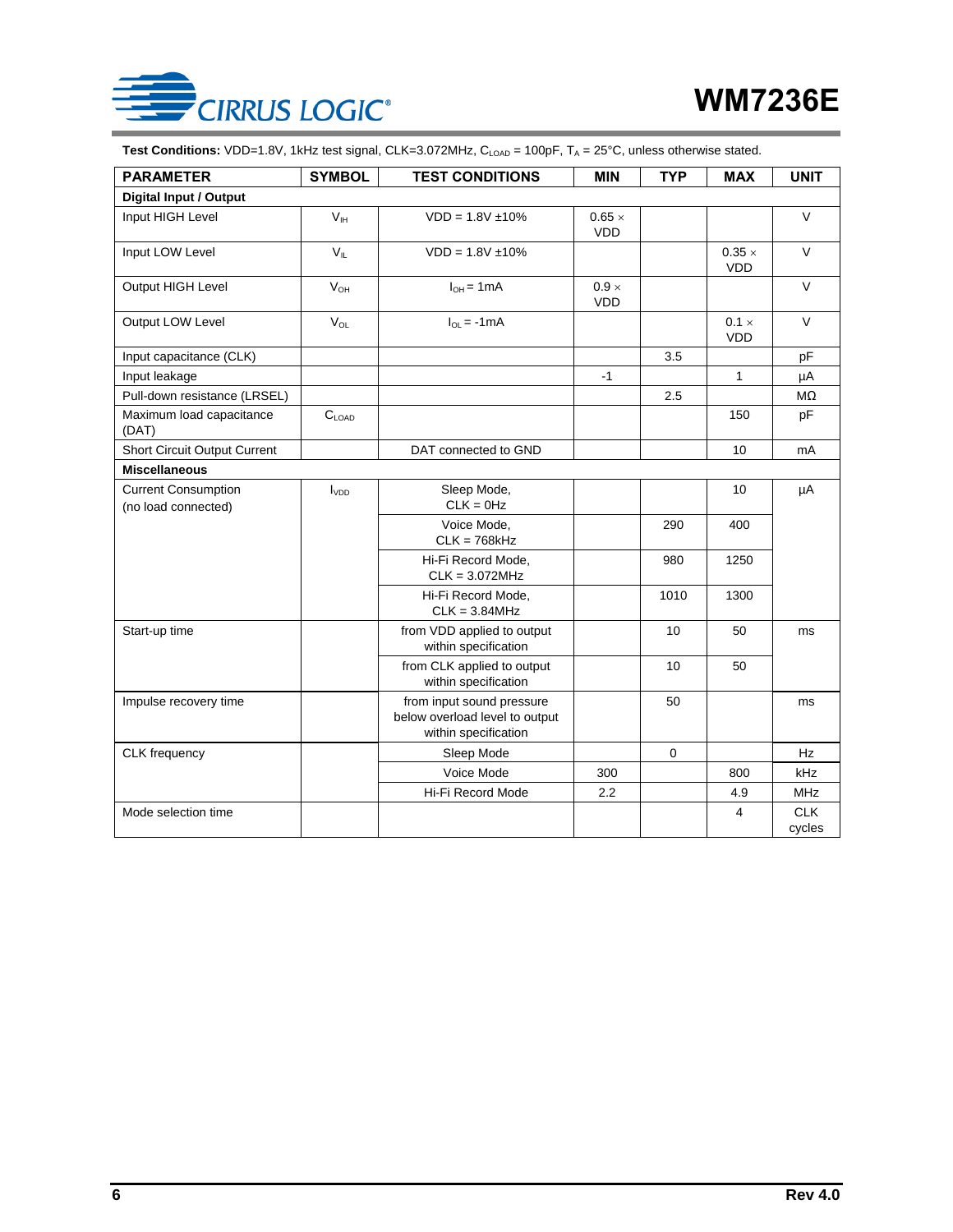

#### <span id="page-6-0"></span>**TERMINOLOGY**

- 1. Sensitivity (dBFS) Sensitivity is a measure of the microphone output response to the acoustic pressure of a 1kHz 94dB SPL (1Pa RMS) sine wave. This is referenced to the output Full Scale Range (FSR) of the microphone.
- 2. Full Scale Range (FSR) Sensitivity, Electrical Noise Floor and Power Supply Rejection are measured with reference to the output Full Scale Range (FSR) of the microphone. FSR is defined as the amplitude of a 1kHz sine wave output whose positive peak value reaches 100% density of logic 1s and whose negative peak value reaches 0% density of logic 1s. This is the largest 1kHz sine wave that will fit in the digital output range without clipping. Note that, because the definition of FSR is based on a sine wave, it is possible to support a square wave test signal output whose level is +3dBFS.
- 3. Total Harmonic Distortion (%) THD is the ratio of the RMS sum of the harmonic distortion products in the specified bandwidth (see note below) relative to the RMS amplitude of the fundamental (ie. test frequency) output.
- 4. Signal-to-Noise Ratio (dB) SNR is a measure of the difference in level between the output response of a 1kHz 94dB SPL sine wave and the idle noise output.
- 5. Dynamic Range (dB) DR is the ratio of the 1% THD microphone output level (in response to a sine wave input) and the idle noise output level.
- 6. All performance measurements are carried out within a 20Hz to 20kHz bandwidth and, where noted, an A-weighted filter. Failure to use these filters will result in higher THD and lower SNR values than are found in the Acoustic and Electrical Characteristics. The brick wall filter removes out-of-band noise.
- 7. Hi-Fi Record mode and Voice mode are selected according to CLK frequency, as described above.
- 8. Sleep Mode is enabled when the CLK input is stopped; this is a power-saving mode. Normal operation resumes automatically when the CLK input frequency is within the specified operational limits. Note that the VDD supply is still required in Sleep mode.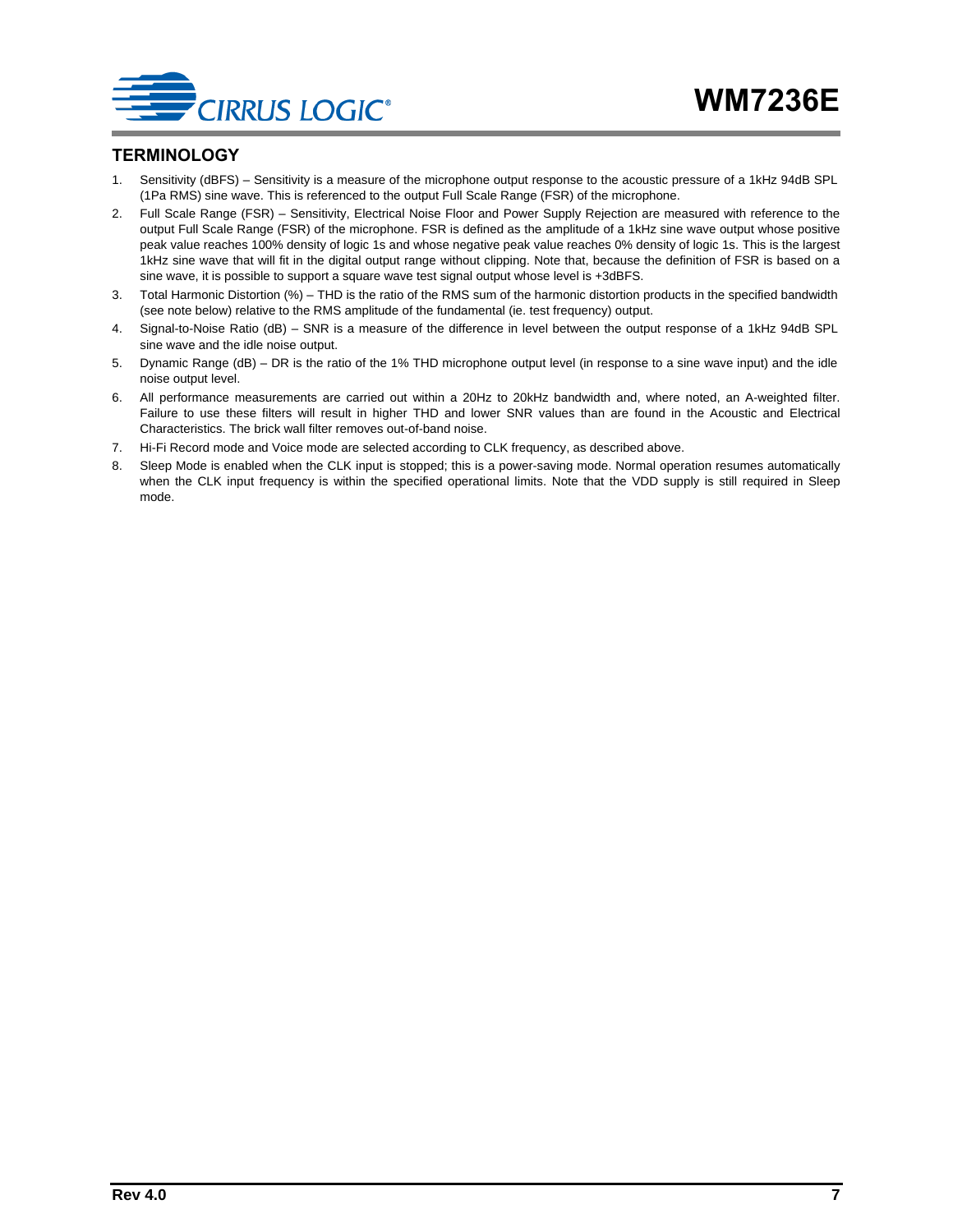

#### <span id="page-7-0"></span>**AUDIO INTERFACE TIMING**





#### **Test Conditions**

The following timing information is valid across the full range of recommended operating conditions.

| <b>PARAMETER</b>                                 | <b>SYMBOL</b>        | <b>MIN</b>         | <b>TYP</b> | <b>MAX</b> | <b>UNIT</b> |    |
|--------------------------------------------------|----------------------|--------------------|------------|------------|-------------|----|
| <b>Digital Microphone Interface Timing</b>       |                      |                    |            |            |             |    |
| CLK cycle time                                   |                      | $t_{CY}$           | 204        |            | 3333        | ns |
| CLK duty cycle<br>$f_{CLK}$ <= 3.072MHz          |                      |                    | 60:40      |            | 40:60       |    |
|                                                  | $f_{CLK}$ > 3.072MHz |                    | 52:48      |            | 48:52       |    |
| CLK rise/fall time                               |                      |                    |            |            | 6           | ns |
| DAT enable from rising CLK edge (LRSEL = 1)      |                      | $t_{LEN}$          | 24         |            |             | ns |
| DAT valid from rising CLK edge (LRSEL = $1$ )    |                      | $t_{L,DV}$         | 30         |            | 80          | ns |
| DAT disable from falling CLK edge (LRSEL = $1$ ) | $t_{L}$ DIS          |                    |            | 20         | ns          |    |
| DAT enable from falling CLK edge (LRSEL = $0$ )  | $t_{REN}$            | 24                 |            |            | ns          |    |
| DAT valid from falling CLK edge (LRSEL = $0$ )   |                      | $t_{R}$ pv         | 30         |            | 80          | ns |
| DAT disable from rising CLK edge (LRSEL = $0$ )  |                      | $t_{R\text{ DIS}}$ |            |            | 20          | ns |

#### **Notes:**

- 1. The DAT output is high-impedance when not outputting data; this enables the outputs of two microphones to be connected together with the data from one microphone interleaved with the data from the other. (The microphones must be configured to transmit on opposite channels in this case.)
- 2. In a typical configuration, the Left channel is transmitted following the rising CLK edge (LRSEL = 1). In this case, the Left channel should be sampled by the receiving device on the falling CLK edge.
- 3. Similarly, the Right channel is typically transmitted following the falling CLK edge (LRSEL = 0). In this case, the Right channel should be sampled by the receiving device on the rising CLK edge.
- 4. The WM7236 operating mode is selected according to the CLK frequency; see ["Acoustic and Electrical Characteristics"](#page-4-0) for further details.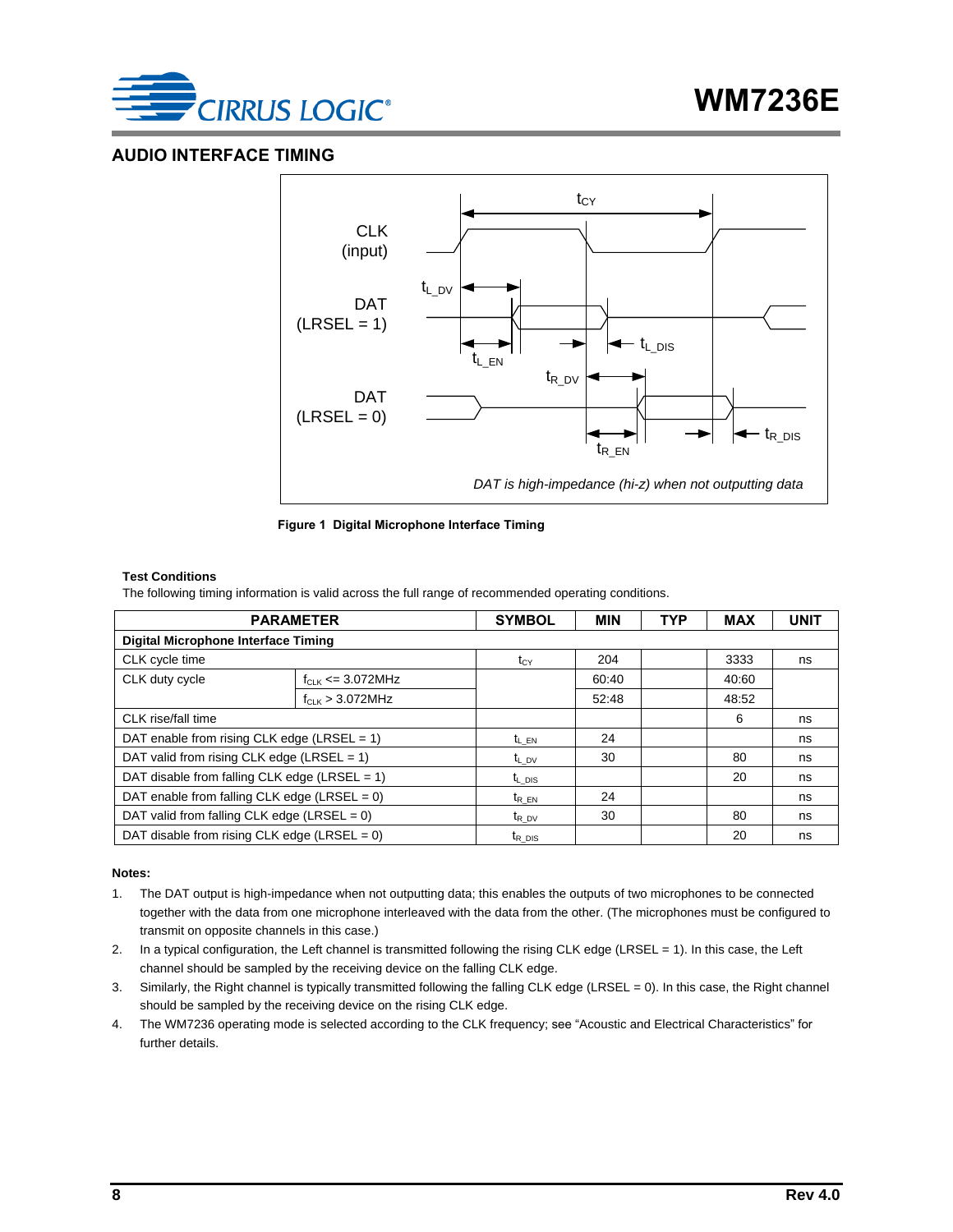

## <span id="page-8-0"></span>**TYPICAL PERFORMANCE**



**Sensitivity vs. Frequency (CLK = 3.072MHz) THD vs. Sound Pressure Level**

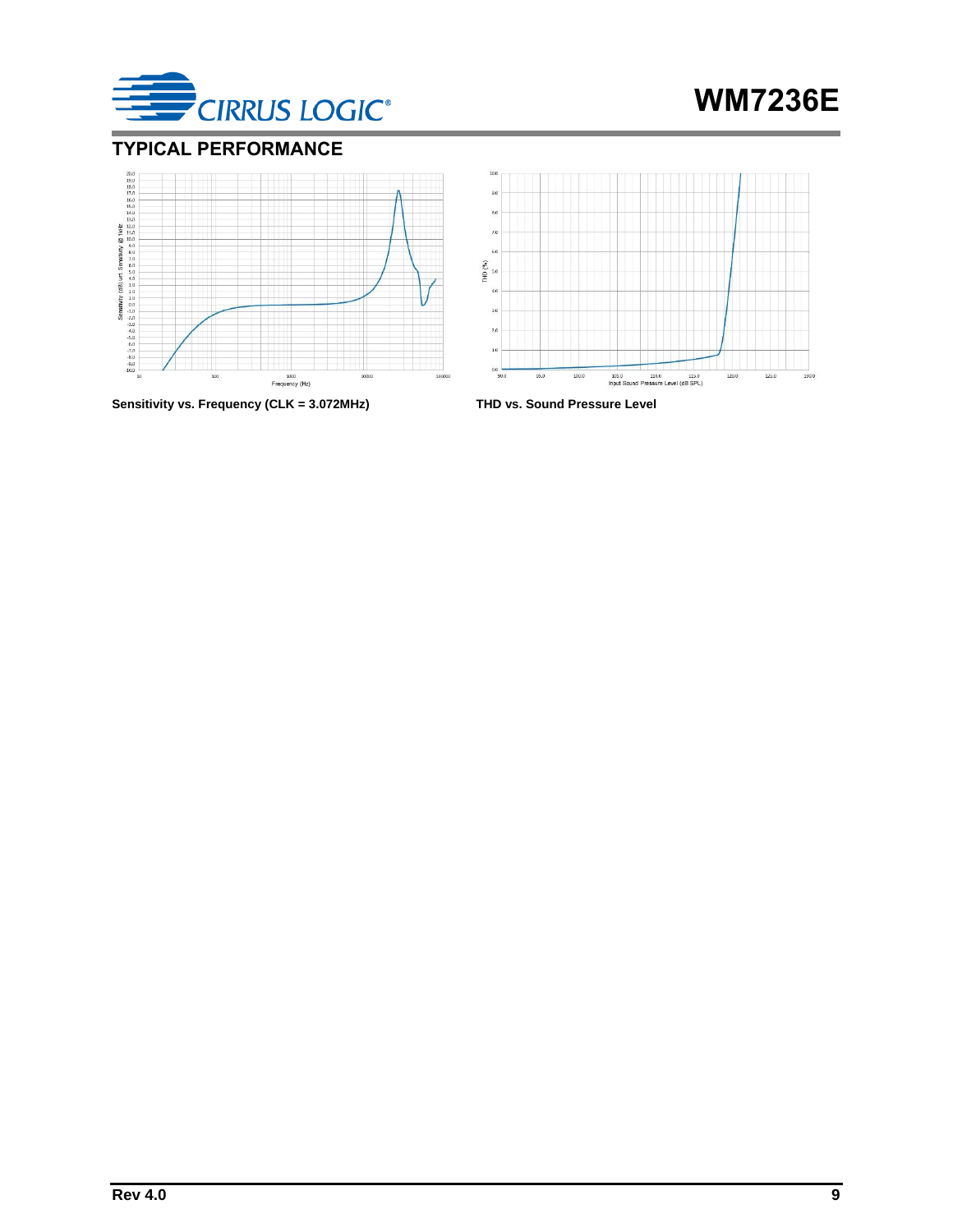

#### <span id="page-9-0"></span>**APPLICATIONS INFORMATION**

#### <span id="page-9-1"></span>**RECOMMENDED EXTERNAL COMPONENTS**

It is recommended to connect a 0.1µF decoupling capacitor between the VDD and GND pins of the WM7236. A ceramic 0.1µF capacitor with X7R dielectric or better is suitable. The capacitor should be placed as close to the WM7236 as possible.

#### <span id="page-9-2"></span>**OPTIMISED SYSTEM RF DESIGN**

For optimised RF design please refer to document WAN0278 (Recommended PCB Layout for Microphone RF Immunity in Mobile Cell Phone Applications) for further information.

#### <span id="page-9-3"></span>**CONNECTION TO A CIRRUS LOGIC AUDIO CODEC**

Cirrus Logic provides a range of audio CODECs incorporating a digital microphone input interface; these support direct connection to digital microphones such as the WM7236.

Stereo connection of two WM7236 digital microphones is illustrated in [Figure 2.](#page-9-4)

Further information on Cirrus Logic audio CODECs is provided in the respective product datasheet, which is available from the Cirrus Logic website.



<span id="page-9-4"></span>**Figure 2 Stereo WM7236 Digital Microphone Connection**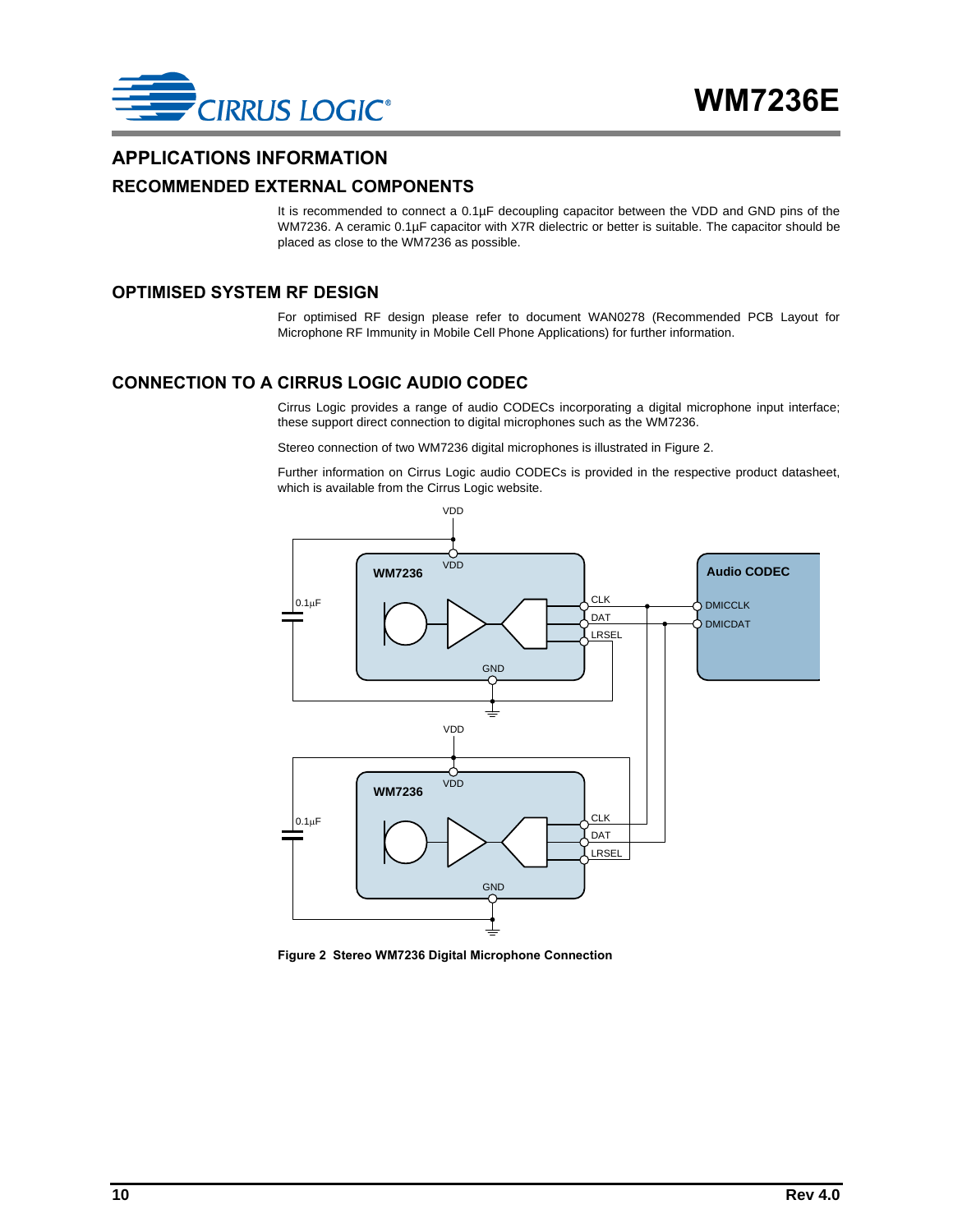

#### <span id="page-10-0"></span>**PCB LAND PATTERN AND PASTE STENCIL**

The recommended PCB Land Pattern and Paste Stencil Pattern for the WM7236 microphone are shown i[n Figure 3](#page-10-1) an[d Figure 4.](#page-10-2)

See also Application Note WAN0284 (General Design Considerations for MEMS Microphones) for further details of PCB footprint design.

Full definition of the package dimensions is provided in the ["Package Dimensions"](#page-11-0) section.



**Figure 3 DM116 - PCB Land Pattern, Top View**

<span id="page-10-1"></span>

<span id="page-10-2"></span>**Figure 4 DM116 - Paste Stencil Pattern, Top View**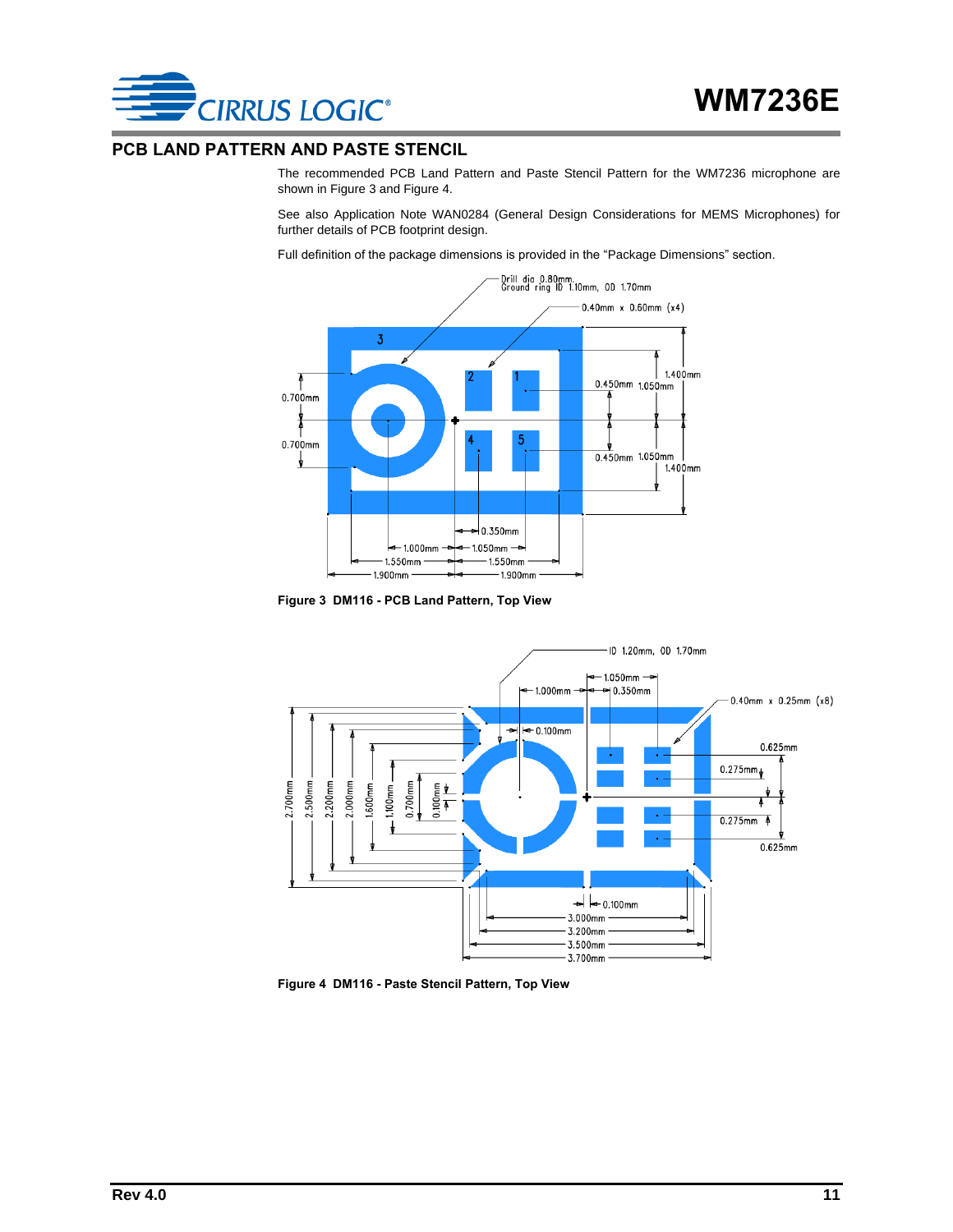

**WM7236E**

## <span id="page-11-0"></span>**PACKAGE DIMENSIONS**

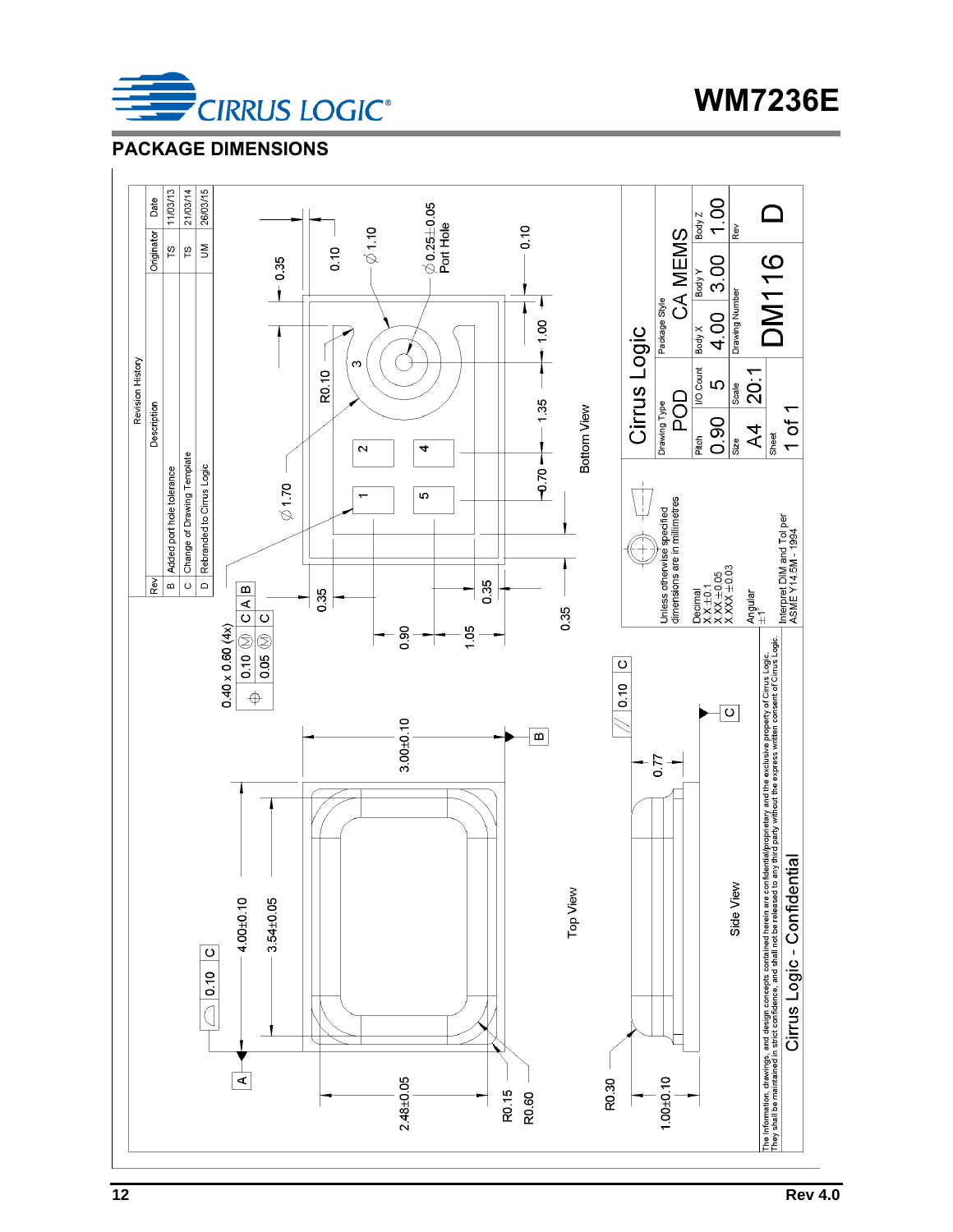

#### <span id="page-12-0"></span>**IMPORTANT NOTICE**

#### **Contacting Cirrus Logic Support**

For all product questions and inquiries, contact a Cirrus Logic Sales Representative. To find one nearest you, go to [www.cirrus.com.](http://www.cirrus.com/)

The products and services of Cirrus Logic International (UK) Limited; Cirrus Logic, Inc.; and other companies in the Cirrus Logic group (collectively either "Cirrus Logic" or "Cirrus") are sold subject to Cirrus Logic's terms and conditions of sale supplied at the time of order acknowledgment, including those pertaining to warranty, indemnification, and limitation of liability. Software is provided pursuant to applicable license terms. Cirrus Logic reserves the right to make changes to its products and specifications or to discontinue any product or service without notice. Customers should therefore obtain the latest version of relevant information from Cirrus Logic to verify that the information is current and complete. Testing and other quality control techniques are utilized to the extent Cirrus Logic deems necessary. Specific testing of all parameters of each device is not necessarily performed. In order to minimize risks associated with customer applications, the customer must use adequate design and operating safeguards to minimize inherent or procedural hazards. Cirrus Logic is not liable for applications assistance or customer product design. The customer is solely responsible for its selection and use of Cirrus Logic products. Use of Cirrus Logic products may entail a choice between many different modes of operation, some or all of which may require action by the user, and some or all of which may be optional. Nothing in these materials should be interpreted as instructions or suggestions to choose one mode over another. Likewise, description of a single mode should not be interpreted as a suggestion that other modes should not be used or that they would not be suitable for operation. Features and operations described herein are for illustrative purposes only.

CERTAIN APPLICATIONS USING SEMICONDUCTOR PRODUCTS MAY INVOLVE POTENTIAL RISKS OF DEATH, PERSONAL INJURY, OR SEVERE PROPERTY OR ENVIRONMENTAL DAMAGE ("CRITICAL APPLICATIONS"). CIRRUS LOGIC PRODUCTS ARE NOT DESIGNED, AUTHORIZED OR WARRANTED FOR USE IN PRODUCTS SURGICALLY IMPLANTED INTO THE BODY, AUTOMOTIVE SAFETY OR SECURITY DEVICES, NUCLEAR SYSTEMS, LIFE SUPPORT PRODUCTS OR OTHER CRITICAL APPLICATIONS. INCLUSION OF CIRRUS LOGIC PRODUCTS IN SUCH APPLICATIONS IS UNDERSTOOD TO BE FULLY AT THE CUSTOMER'S RISK AND CIRRUS LOGIC DISCLAIMS AND MAKES NO WARRANTY, EXPRESS, STATUTORY OR IMPLIED, INCLUDING THE IMPLIED WARRANTIES OF MERCHANTABILITY AND FITNESS FOR PARTICULAR PURPOSE, WITH REGARD TO ANY CIRRUS LOGIC PRODUCT THAT IS USED IN SUCH A MANNER. IF THE CUSTOMER OR CUSTOMER'S CUSTOMER USES OR PERMITS THE USE OF CIRRUS LOGIC PRODUCTS IN CRITICAL APPLICATIONS, CUSTOMER AGREES, BY SUCH USE, TO FULLY INDEMNIFY CIRRUS LOGIC, ITS OFFICERS, DIRECTORS, EMPLOYEES, DISTRIBUTORS AND OTHER AGENTS FROM ANY AND ALL LIABILITY, INCLUDING ATTORNEYS' FEES AND COSTS, THAT MAY RESULT FROM OR ARISE IN CONNECTION WITH THESE USES.

This document is the property of Cirrus Logic and by furnishing this information, Cirrus Logic grants no license, express or implied, under any patents, mask work rights, copyrights, trademarks, trade secrets or other intellectual property rights. Any provision or publication of any third party's products or services does not constitute Cirrus Logic's approval, license, warranty or endorsement thereof. Cirrus Logic gives consent for copies to be made of the information contained herein only for use within your organization with respect to Cirrus Logic integrated circuits or other products of Cirrus Logic, and only if the reproduction is without alteration and is accompanied by all associated copyright, proprietary and other notices and conditions (including this notice). This consent does not extend to other copying such as copying for general distribution, advertising or promotional purposes, or for creating any work for resale. This document and its information is provided "AS IS" without warranty of any kind (express or implied). All statutory warranties and conditions are excluded to the fullest extent possible. No responsibility is assumed by Cirrus Logic for the use of information herein, including use of this information as the basis for manufacture or sale of any items, or for infringement of patents or other rights of third parties. Cirrus Logic, Cirrus, the Cirrus Logic logo design, and SoundClear are among the trademarks of Cirrus Logic. Other brand and product names may be trademarks or service marks of their respective owners.

Copyright © 2014–2016 Cirrus Logic, Inc. All rights reserved.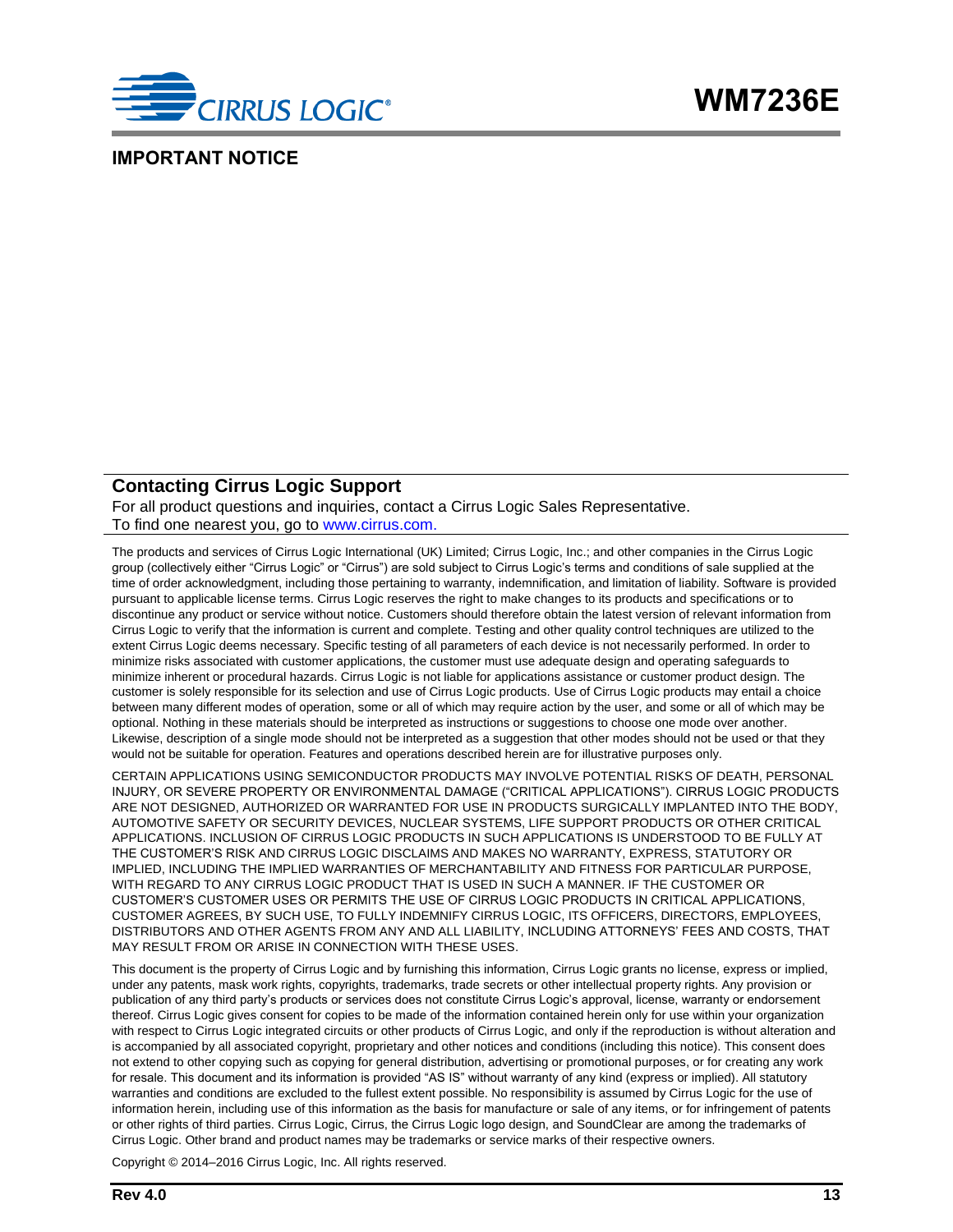

## <span id="page-13-0"></span>**REVISION HISTORY**

| <b>DATE</b> | <b>REV</b> | <b>DESCRIPTION OF CHANGES</b>                             | <b>PAGE</b> | <b>CHANGED BY</b> |
|-------------|------------|-----------------------------------------------------------|-------------|-------------------|
| 12/03/14    | 1.0        | Initial Release                                           |             | <b>MUmM</b>       |
| 23/04/14    | 1.1        | PCB Land Pattern and Paste Stencil drawings updated/added | 9           | PH                |
| 28/05/14    | 2.0        | Electrical Noise Floor (Voice Mode) figure updated        | 5           | <b>PH</b>         |
| 30/09/14    | 2.1        | Operating frequency range extended                        | 4, 7        | PH                |
|             |            | Electrical Characteristics updated                        | 1, 5, 6     |                   |
|             |            | Performance graphs added                                  | 8           |                   |
| 10/08/15    | 2.2        | Operating frequency range amended                         | 4           | <b>PH</b>         |
|             |            | Electrical Characteristics updated                        | 5, 6        |                   |
|             |            | Timing specifications updated                             | 8           |                   |
|             |            | Performance graphs updated                                | 9           |                   |
|             |            | Package Outline Drawing updated                           | 12          |                   |
| 13/11/15    | 3.0        | Input capacitance specification updated                   | 6           | <b>PH</b>         |
| 01/03/16    | 4.0        | Raised to Production status                               |             | <b>PH</b>         |